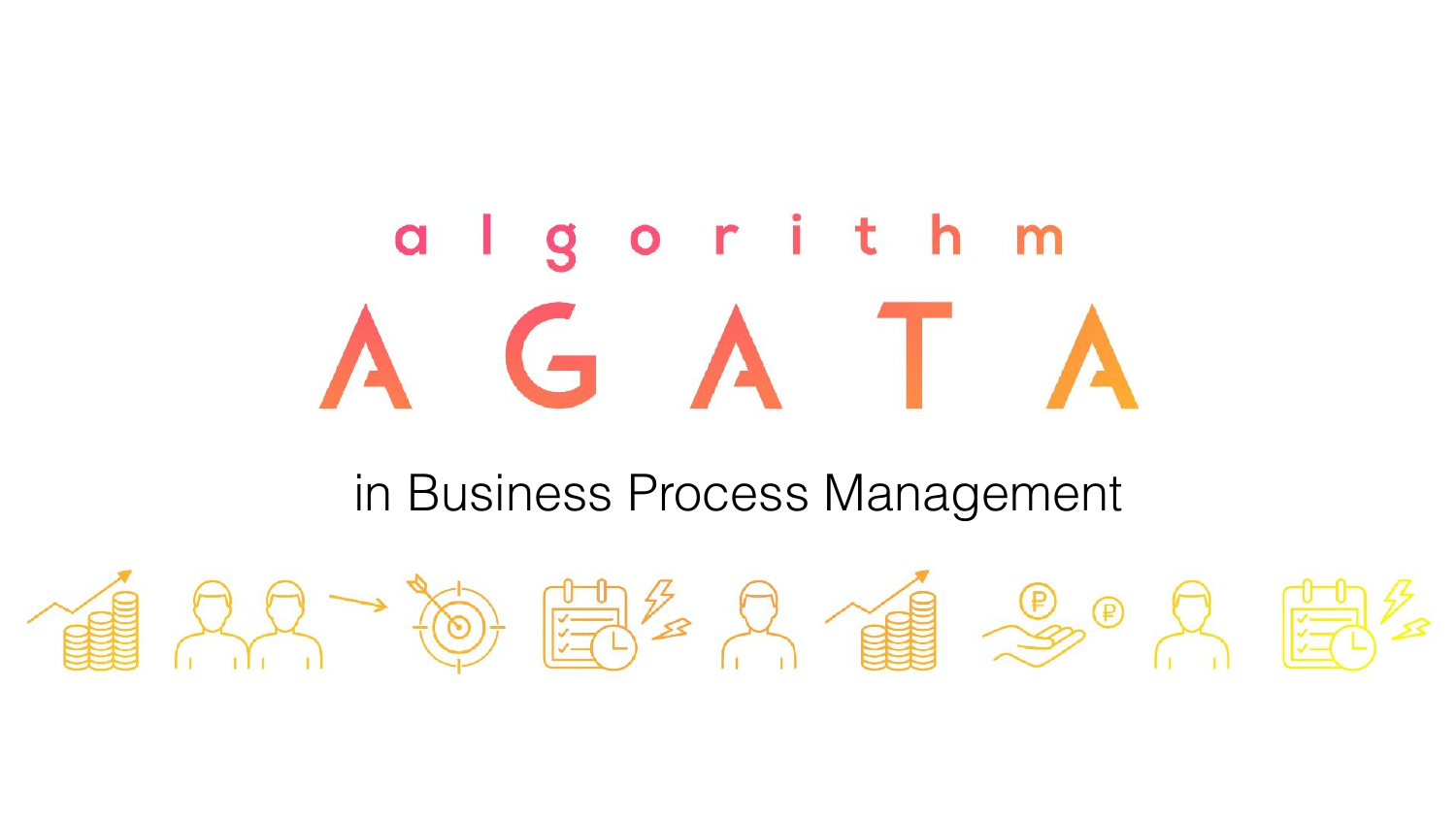## Product range management

Pricing



- 
- Promo activity
- Shipment planning Demand forecasting

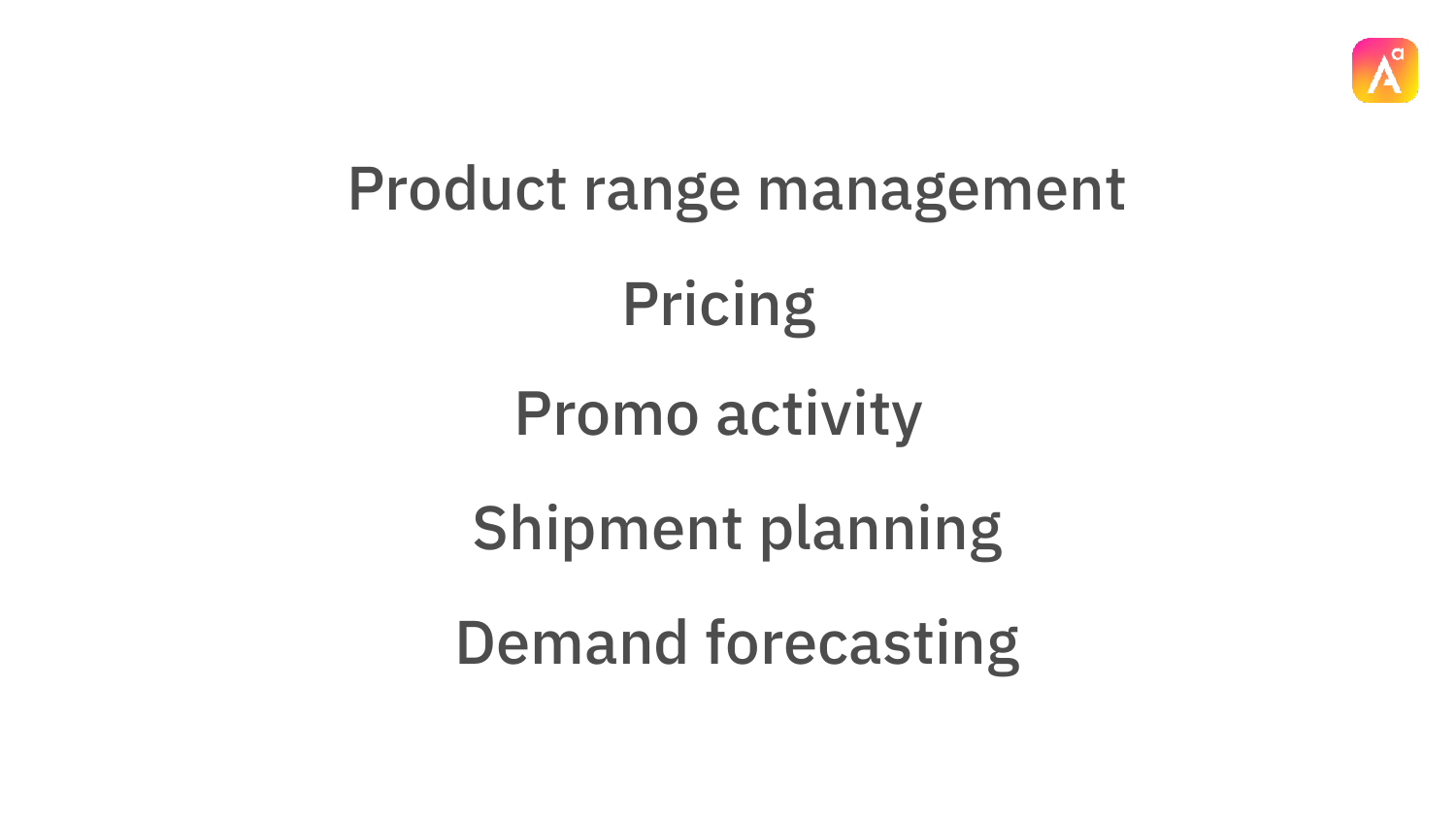## Product range management

### AGATA **strategic**  algorithms

- SKU & Sales/SKU benchmarks and targets
- Pricing & consumer positioning
- Number of SKUs by segments, categories & brands
- Sales forecast by distribution channels & geography
- Sales outlet targets
- Quantitative distribution targets

AGATA **operational**  algorithms • KPI fulfillment control • NPL schedule / time-to-market • Product aesthetics evaluation • NP optimal batch algorithm • Weekly marketing plan & budget • Communication plan by task *Development Optimization Marginality*

• Breakdown of operational tasks, deadlines by NP / brand

- KPI fulfillment adjustments
- ABC analysis
- Modifications schedule / time-to-market
- Modification of product aesthetics
- Liquidity through a sales outlet
- Weekly marketing plan & budget
- 

• Communication plan by task: leadership retention, awareness growth, lead generation, liquidity growth, loyalty growth

- Advertising-to-Sales benchmarks & targets • Variable cost targets
- Profit margin targets
- Targets for marginal profit minus marketing budget

- KPI fulfillment control
- Dashboards



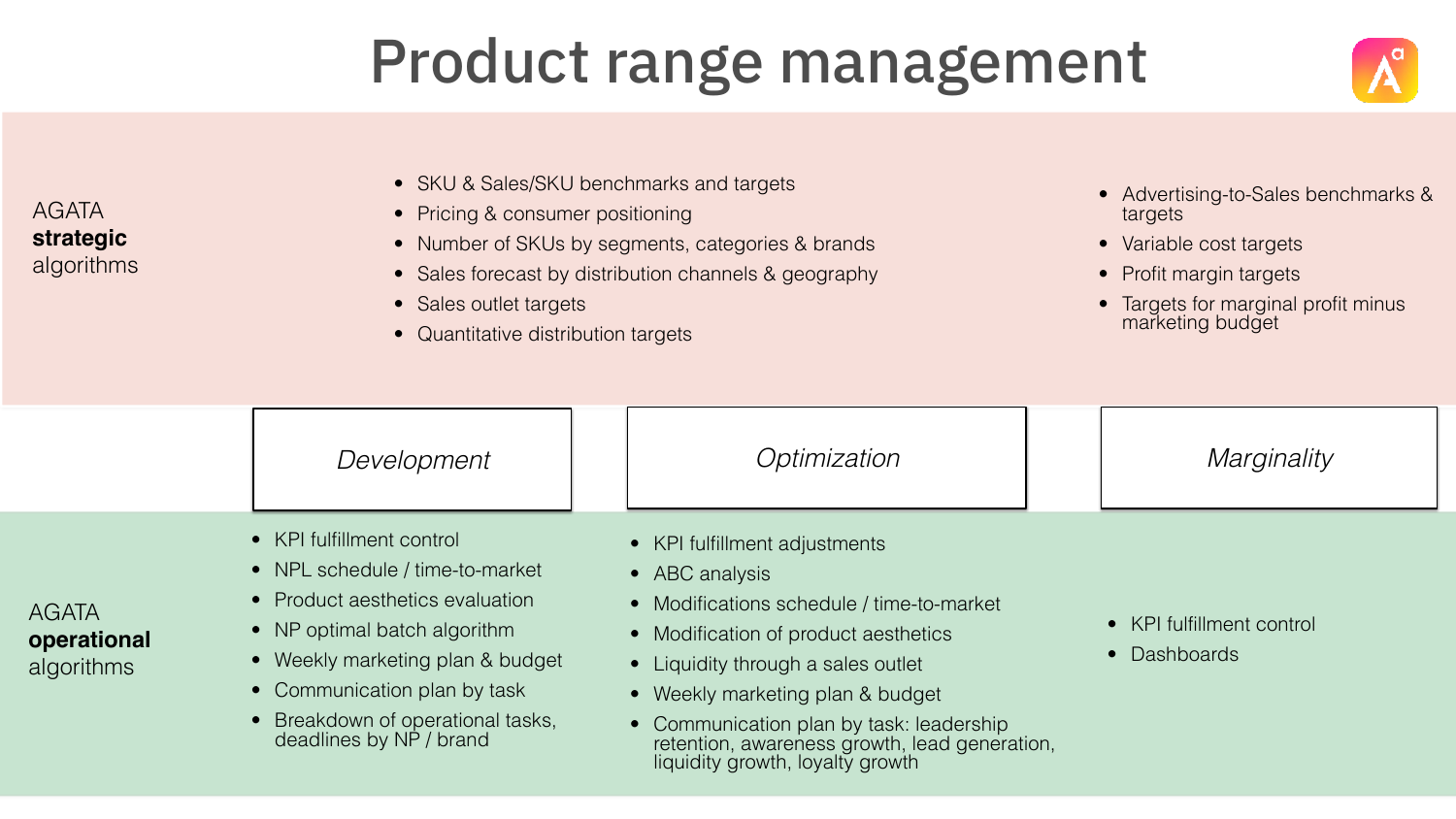





- Estimated client's ASP (average selling price) comparison against the market by categories
- ASP targets through top-down calculations
- Assembly of targets through bottom-up

- 
- Optimal selling price algorithm
- Recommended selling / final price algorithm
- Shipping price algorithm for new markets
- KPI fulfillment control
- Dashboards

### AGATA **strategic**  algorithms

AGATA **operational**  algorithms

*Price positioning Optimal pricing Price competitiveness*

• Competitor price monitoring tools

- Competitor price monitoring tools
- Revaluation of current product range based on the ABC analysis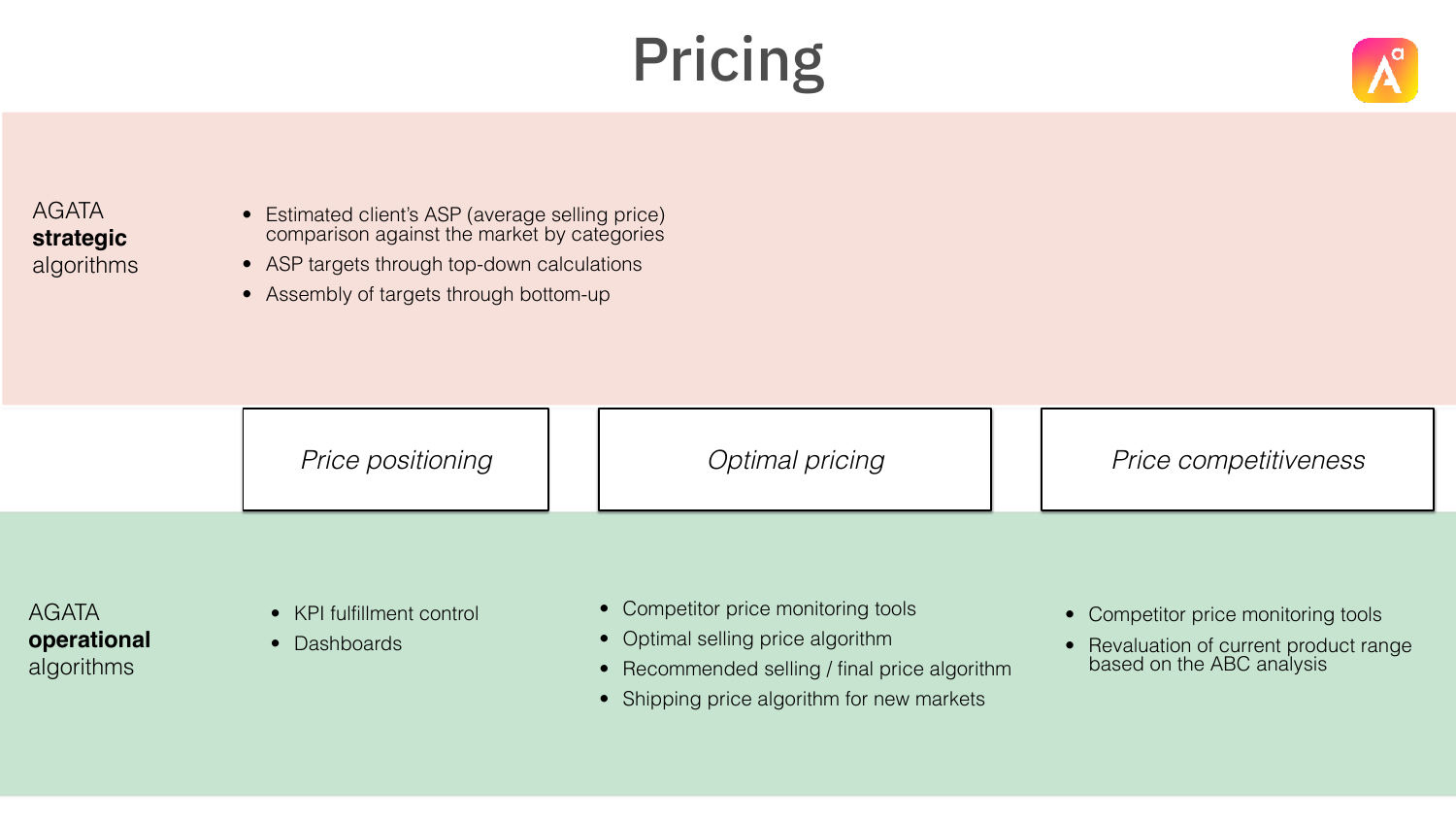## Promo activity

- ASP targets with & without promo discount
- Sales/SKU targets with & without promo
- Marginal profit targets, with promo events
- Advertising-to-sales with promo budget

- KPI fulfillment control
- Weekly marketing plan & budget
- Breakdown of operational tasks, deadlines and responsibilities



### AGATA **strategic**  algorithms

AGATA **operational**  algorithms

- KPI fulfillment control
- Dashboards
- Sales plan for the promo products, by sales channels & geo
- Promo events calendar

## Promo budget planning | Promo activities planning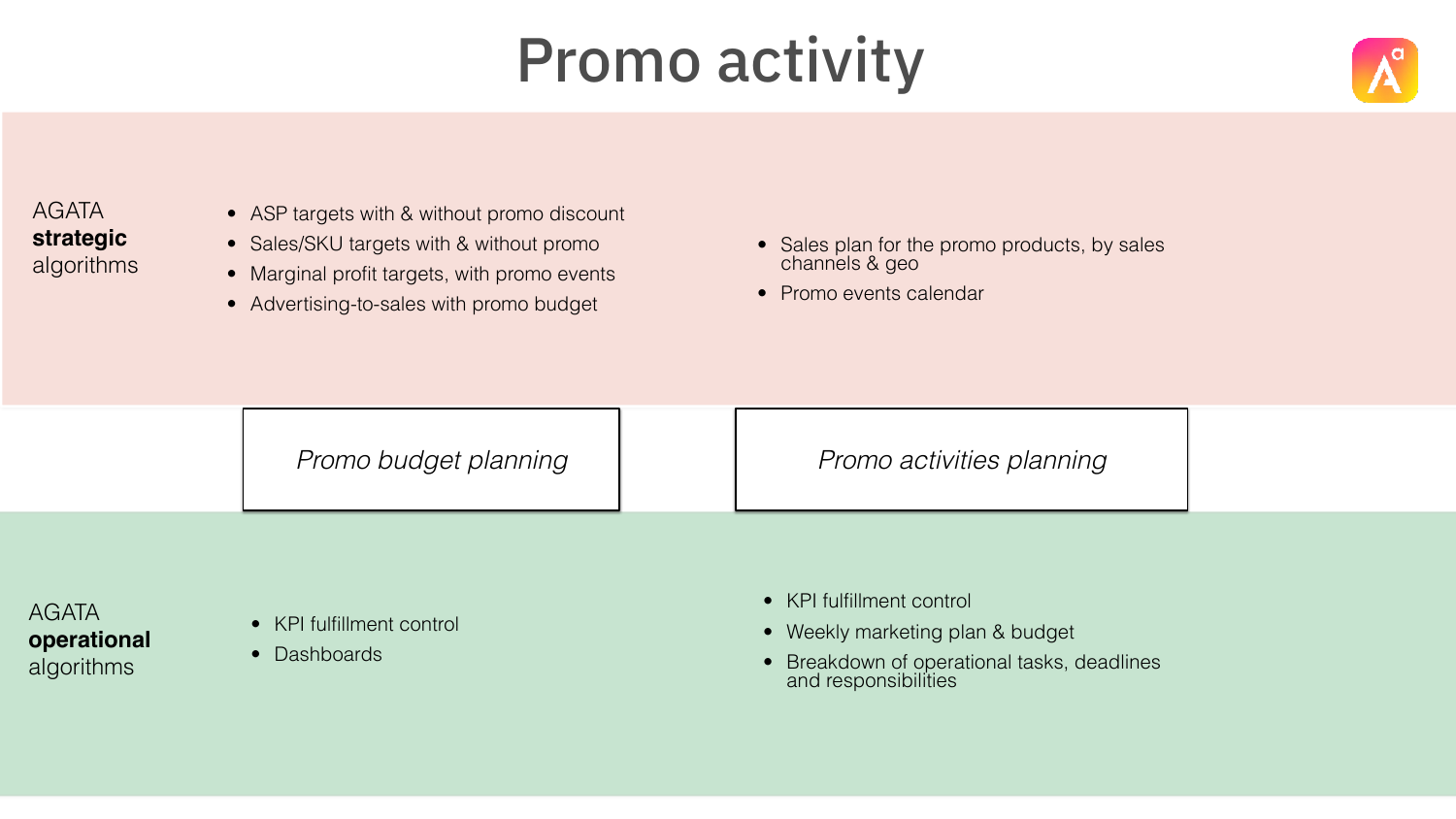- Sales geography planning by category
- Market volume and market share calculations for new territories, by category
- Benchmarks & targets for sales through outlet, by geography and type of outlet
- Benchmarks & targets for quantitative & qualitative distribution

- KPI fulfillment control & Dashboards
- Weekly sales plan/fact monitoring, by category, SKU & channels
- NPL schedule and modifications / time-to-market
- NP optimal batch
- Weekly pilot sales plan & production plan adjustments



- Bottom-up sales planning by channels, geography, customers, by categories
- Targets for pilot sales on NPs

# Shipment planning

### AGATA **strategic**  algorithms

AGATA **operational**  algorithms

*Sales prospects by channels & geography Shipments planning*

- KPI fulfillment control
- Dashboards